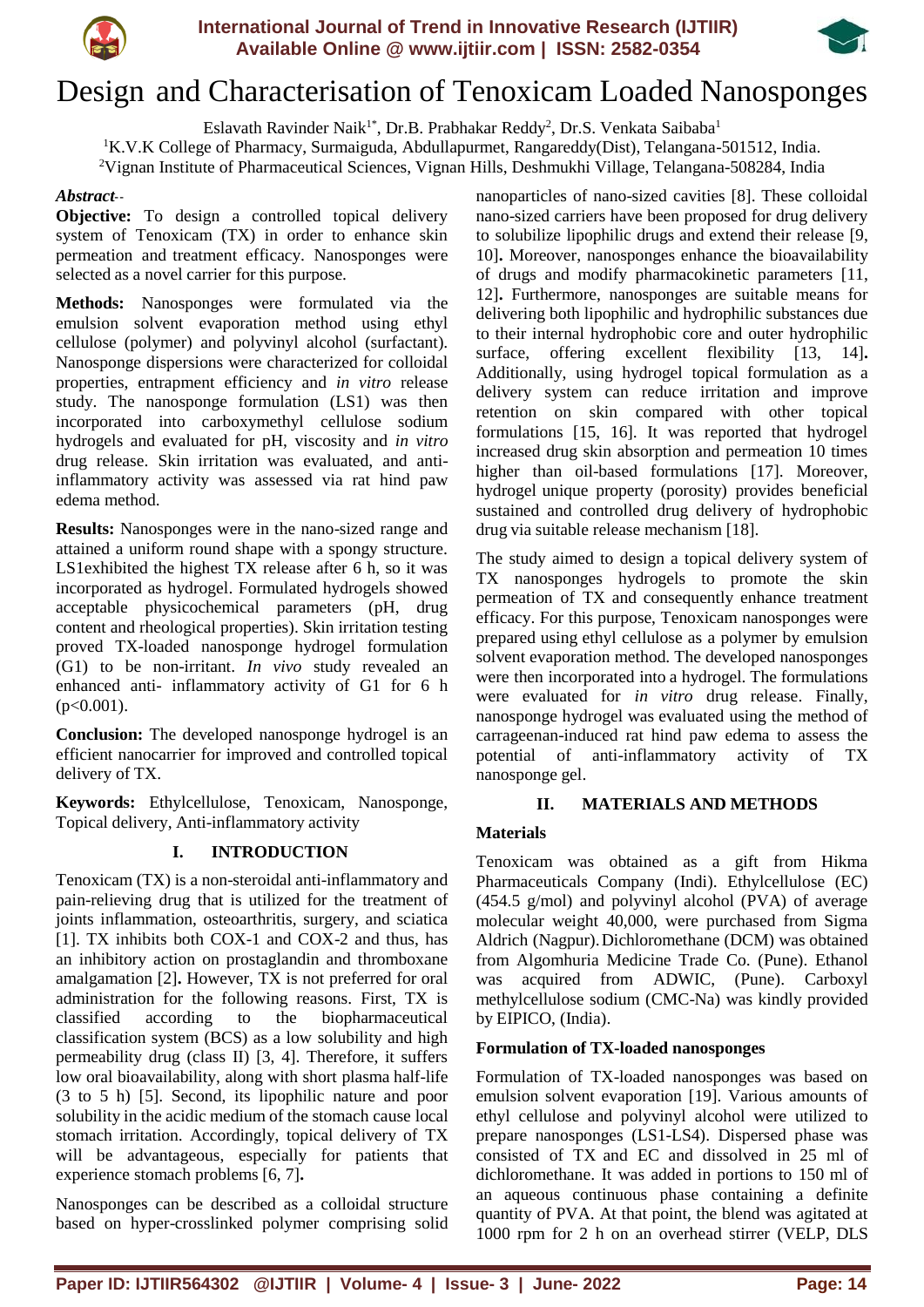



stirrer, Italy). The formed nanosponges were exposed to filtration using Whatman® membrane filters PTFE pore size 0.5  $\mu$ m) and dried in a hot oven for 2 h at 40 °C to remove any residual solvent. Nansponges were then kept in a vacuum desiccator. Table 1 shows the composition of TX loaded nanosponges formulations.

## **Percentage entrapment efficiency (PEE)**

In a stoppered tube, nanosponges equivalent to 10 mg Tenoxicam were taken and the drug was extracted with 50 ml of phosphate buffer solution (PBS) pH 6.8. The extracts were filtered using (Whatman® membrane filters PTFE pore size  $0.5 \mu m$ ) and transferred to 100 ml of a volumetric flask and the volume was completed with PBS pH 6.8 [20]. The solutions were subjected to further dilution with the buffer and measured spectrophotometrically at 378 nm.

A calibration curve was plotted for Tenoxicam in PBS (pH 6.8) in the range of 0.005-0.03 mg/ml at 378 nm. A good linear relationship was observed between the concentration of Tenoxicam and its absorbance  $(R^2=$ 0.998). The specificity of the analytical method was performed using a blank formula which was prepared from all the used excipients except drug to check if any component of the formulation or the dissolution medium could interfere with the absorbance of Tenoxicam at the selected wavelength.

Percentage entrapment efficiency was calculated by the following equation. PEE values given are the averages of three estimations.

$$
\text{PEE} = \frac{\text{loading drug in nanosponges}}{\text{theoretical drug content}} \times 100
$$

Table 1: Formulation composition of Tenoxicam-loaded nanosponges

| <b>Formulation</b>              | LS1                 | LS2             | LS3             | LS4              |
|---------------------------------|---------------------|-----------------|-----------------|------------------|
| Drug: EC: PVA                   | $0.5:1:1$ $0.5:1:2$ |                 | 0.5:1:3         | 0.5:2:2          |
| <b>TX</b>                       | 500 mg 500 mg       |                 | $500$ mg        | $500 \text{ mg}$ |
| EC(g)                           | g                   | 1 g             | l g             | 2 g              |
| PVA(g)                          | l g                 | 2 g             | 3g              | 2 g              |
| Dichloromethane<br>$(DCM)$ (ml) | $25 \text{ ml}$     | $25 \text{ ml}$ | $25 \text{ ml}$ | $25 \text{ ml}$  |
| Dist. Water (ml)                | 150 ml 150 ml       |                 | $150$ ml        | $150$ ml         |

#### **Particle size estimation of nanosponges**

Particle size of the dispersions was estimated utilizing a Zeta-sizer 3000 PCS (Malvern Instr., England) outfitted with a 5mW helium-neon optical device. Estimations were made at 25 °C, edge 90 °, run time in any event 180 s. The samples were appropriately dispersed in deionized water preceding the estimations. The particle size values given are the averages of 3 estimations over 5 min each.

## **Surface morphology**

Scanning electron microscopy (Qunta FEG 250, FEI, USA) was utilized to analyze surface morphology working at 20 kV. Tenoxicam nanosponges were kept on carbon sticky tape and vacuum dried. SEM photographs were recorded at magnification of 250X, 2000X, 5000X, 10000X.

## **In vitro release of TX from nanosponges**

The *in vitro* release of TX from various nanosponges was performed utilizing the dialysis sac technique [21]. A sample equivalent to 1 mg of TX was put in the regenerated cellulose dialysis sac (Mw cut-off at 12- 14000 Da, Visking<sup>®</sup> dialysis tubing, UK) and both ends of the sac were firmly closed. The sac was immersed into a beaker containing 150 ml PBS of pH 6.8 that served as the receptor cell. The beaker was placed in a shaker water bath at  $37\pm0.5$  °C and agitated at 50 rpm. Samples were compared to a solution of Tenoxicam (1 mg/5 ml of PBS of pH 6.8; (LS0). For each sample, 3 ml was withdrawn from the receptor cell at 1, 2, 3, 4, 5 and 6 h and replaced by equivalent volumes of fresh release medium and kept up at a similar temperature. Drug concentrations were estimated spectrophotometrically at λmax 378 nm [22] against equivalent PBS as a blank using Jenway spectrophotometer (Model 6105UV/Vis, England). The amounts of drug released were calculated based on the calibration curve made. Samples were tested in triplicate, and the average concentration was adopted.

#### **Formulation of TX nanosponges loaded hydrogels**

Hydrogels were prepared by adding CMC-Na to water and stirring with a mechanical stirrer at approximately 600 rpm for 2 h. Different hydrogels were formulated as illustrated in table 2. The prepared dispersion was allowed to stand for 15 min to remove entrained air. At this point, TX nanosponges, propylene glycol and methanol, were added. Propyl and methylparaben were then added to the preparation as a preservative, and the volume was completed with water.

| <b>Ingredients</b>              | Quantities % (W/W) |      |                |                |
|---------------------------------|--------------------|------|----------------|----------------|
|                                 | $\bf G0$           | G1   | G <sub>2</sub> | G <sub>3</sub> |
| TX powder                       | 0.5                |      |                |                |
| TX-loaded<br>nanosponge $(LS1)$ |                    | 5    | 5              | 5              |
| Propylene glycol                | 40                 | 40   | 40             | 40             |
| Methanol                        | 8                  | 8    | 8              | 8              |
| CMC-Na                          |                    |      | 1.5            | 2              |
| Propyl paraben                  | $0.02\,$           | 0.02 | 0.02           | 0.02           |

**Table 2: Formulation design of Tenoxicam-loaded nanosponges hydrogels**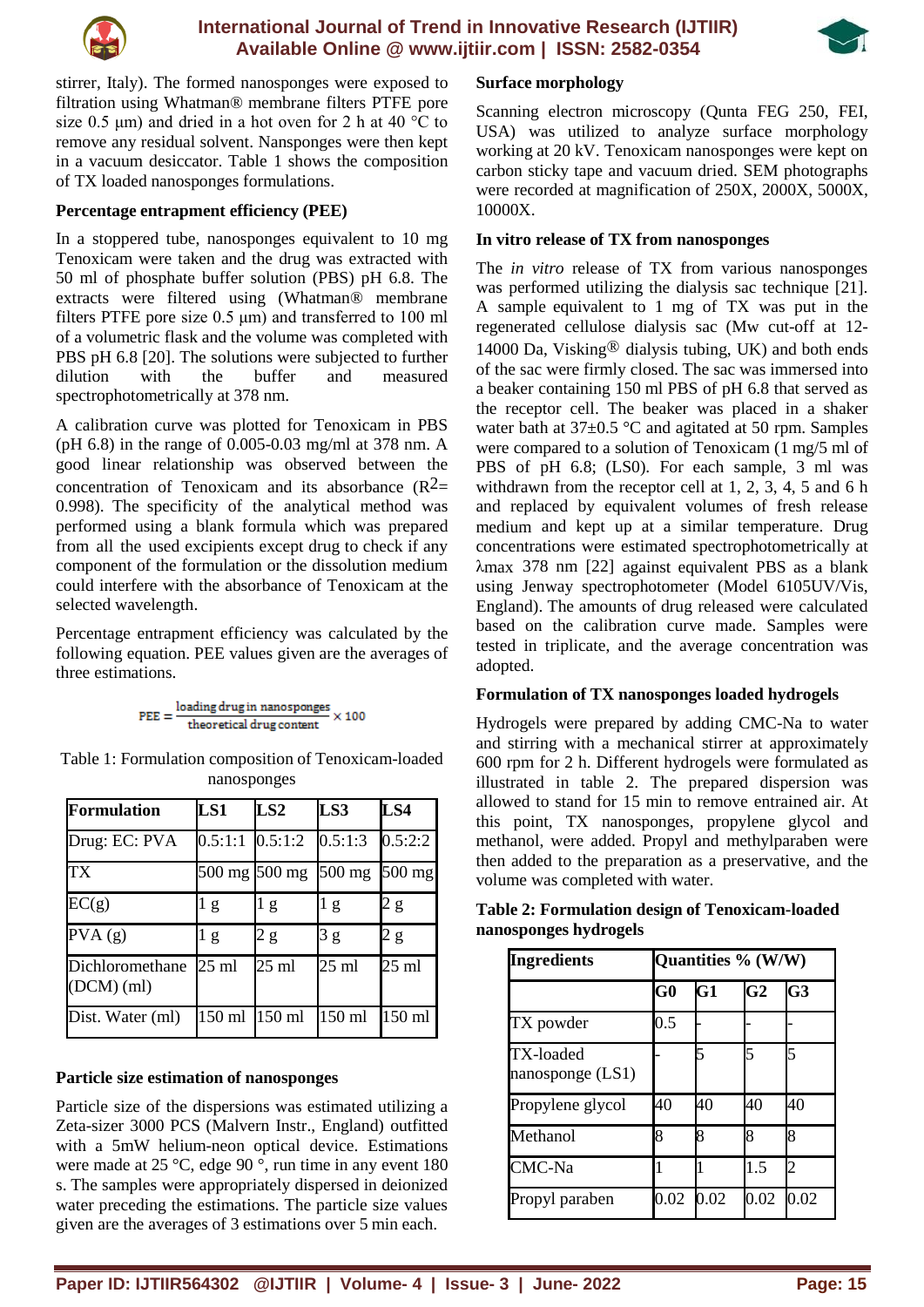



| Methyl paraben   | 0.18 0.18 |     | 0.18 0.18  |      |
|------------------|-----------|-----|------------|------|
| Double distilled | 100       | 100 | <b>100</b> | 1100 |
| water $(q, s)$   |           |     |            |      |

#### **Physicochemical evaluation of TX-loaded nanosponge hydrogels**

## **Determination of pH of TX-loaded nanosponges hydrogels**

A digital pH meter (Model 420, ORION, USA) was used and calibrated utilizing standard buffers of pH of 4.0 and 7.0 before use. The glass electrode was immersed into the hydrogel and the pH readings were recorded at 25 °C [23].

## **Drug content estimation of TX-loaded nanosponge hydrogels**

One gram of TX nanosponge loaded hydrogels was blended with 100 ml of PBS pH 6.8: methanol (50:50) (v/v) and sonicated for 10 min to acquire a transparent solution [24]**.** TX concentrations were measured spectrophotometrically at λmax 378 nm. The percent of drug content was estimated in triplicate for each formulation.

## **Viscosity measurement of TX-loaded nanosponge hydrogels**

The viscosity of the fabricated gel bases was assessed using a viscometer. The rotation of the spindle was at 10 rpm. Anton Paar MCR502, SN81750818, and measuring cell: P-PTD200/TG, SN81720491, and measuring system: CP50- 1/TG, SN31451 was used to measure the consistency of the fabricated gel bases. Samples were permitted to settle at room temperature for more than 30 min before estimation.

## *In vitro* **release of TX from TX-loaded nanosponge hydrogels**

The *in vitro* release behavior of TX-loaded nanosponge hydrogels were investigated as prescribed previously compared to plain TX hydrogel.

# **Skin irritation test**

The Draize test was performed to evaluate the irritation effect of developed TX-loaded nanosponge hydrogel formulation (G1) according to a previously published method. Animal ethical clearance certificate No. (181) was acquired by the Animal Ethics Committee from the Faculty of Pharmacy (Girl branch), Al-Azhar University, Cairo, Egypt, following recommendations for adequate care and use of laboratory pets (NIH publication No. 85- 23, revised 1985). Albino rats (n=6/group) were obtained from the animal house of Faculty of Pharmacy (Girl branch), Al-Azhar University, Cairo, Egypt. Rats were acclimated for seven days prior to the experiment and maintained on food and water. Their backs were shaved a day before the experiment. Gel formulation (0.5 g) was applied on 4 cm2 of the hairless skin. Any changes on the skin were observed and recorded for 24, 48 and 72 h after the hydrogel application. Formalin was used as positive control and plain gel formulation was used as a negative control. The degree of erythema was graded based on the original scale of Draize test [15].

# **Anti-inflammatory efficacy**

Anti-inflammatory efficacy of formulated hydrogel was assessed utilizing the technique of carrageenan-induced rat hind paw edema [25, 26]. Animal ethical clearance certificate No. (181) was acquired by the Animal Ethics Committee from the Faculty of Pharmacy (Girl branch), Al-Azhar University, Cairo, Egypt, following recommendations for adequate care and use of laboratory pets (NIH publication No. 85-23, revised 1985). Adult male albino rats (120-150 g) were obtained from the animal house of Faculty of Pharmacy (Girl branch), Al-Azhar University, Cairo, Egypt. Rats were randomly divided into 2 groups  $(n= 6)$ , acclimated for seven days prior to the experiment and maintained on food and water. Group 1 served as control and was treated with non-medicated plain gel. Group 2 and 3 were treated with plain TX hydrogel (G0), and TX-loaded nanosponge hydrogel (G1), respectively.

Throughout the experiment, TX-loaded nanosponge hydrogels and plain TX hydrogel (0.5 g) containing 5 mg of TX were applied to the plantar surface of the left hind paw by delicately rubbing 5 times with the index finger. Bandages occluded the application region and remained in position for 2 h. The bandages were separated, and the remaining gelwas removed.

In rats, acute inflammation (paw edema) was caused by the injection of 0.1 ml of 1% carrageenan solution in normal saline subcutaneously in the left hind paw subplant area and measured using a caliper device (micrometer). The injected paw thickness was evaluated immediately before carrageenan injection and at 1, 2, 3, 4, 5 and 6 h after carrageenan injection (MandW. Ltd, Sheffild, England). The edema inhibition was calculated as a percent from edema thickness of the control group [25].

# **Statistical analysis**

The outcomes were analyzed statistically by means of one-way variance analysis (ANOVA), using GraphPad Prism version 8.1.2 software to determine the significance of differences between groups; a P value less than 0.05 was regarded as statistically significant.

# **III. RESULTS**

# **Percentage entrapment efficiency (PEE)**

Percentage entrapment efficiency has been established to ensure that an efficient amount of TX was entrapped in the nanosponges. Nanosponges had PEE ranged from 95.04%±5.14 to 99.32%±2.25 of TX. The results of PEE, Z-average, and PDI are shown in table 3.

**Table 3: Percentage entrapment efficiency, Zaverage, and PDI of measured nanosponges (values**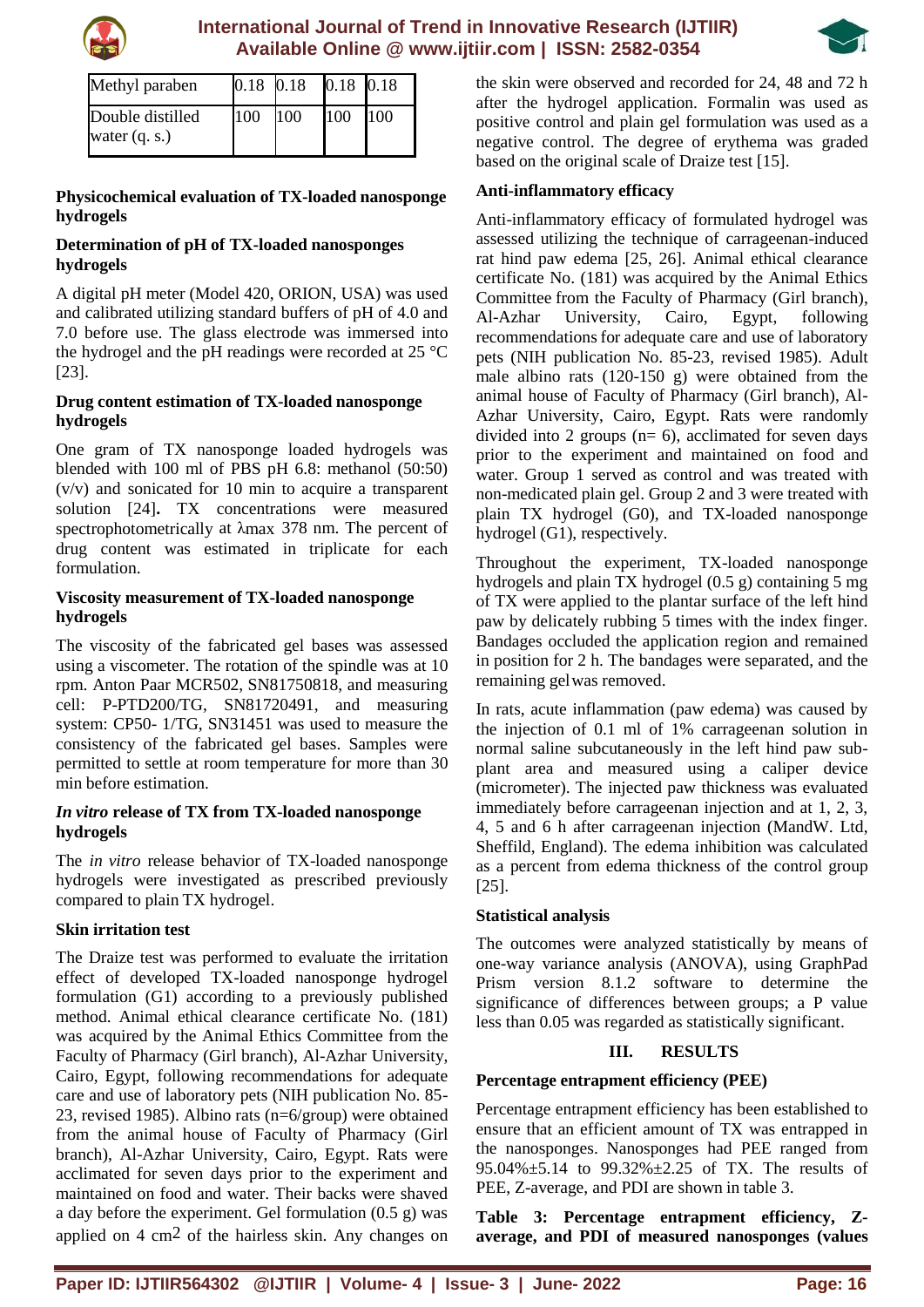



| are mean±standard deviation of n=3) |  |  |  |  |
|-------------------------------------|--|--|--|--|
|-------------------------------------|--|--|--|--|

| Formulae                                  | LS1                            | LS2                                     | LS3                                        | LS4                  |
|-------------------------------------------|--------------------------------|-----------------------------------------|--------------------------------------------|----------------------|
| TX: EC: PVA                               |                                |                                         | $0.5:1:1$ $0.5:1:2$ $0.5:1:3$ $0.5:2:2$    |                      |
| Percent<br>Entrapment<br>efficiency (PEE) | $98.87 \pm$<br>4.25a           | $95.04 \pm$<br>5.14a                    | $98.97 \pm$<br>3.87a                       | $99.32 \pm$<br>2.25a |
| Z-average (nm)                            | $545.5\pm$<br>1.19a            | 673.9 <sub>±</sub><br>2.54 <sup>b</sup> | $818.7 \pm 771.5 \pm$<br>1.66 <sup>b</sup> | 2.15c                |
| Polydispersity<br>index (PDI)             | $0.320 \pm 0.654 \pm$<br>0.05a | 0.05 <sup>b</sup>                       | $0.623 \pm 0.468 \pm$<br>0.03 <sup>b</sup> | 0.06c                |

Means (within the same row) with different superscript letters are statistically significant at p>0.05. Means (within the same row) with same superscript letters are statistically non-significant at  $p > 0.05$ .

#### **Particle size estimation of nanosponges**

Particle size measurement was conducted to ensure that particles of the nanosponges are of the nanometer range. It was observed that all prepared nanosponges were in the nano-sized range (average particle size values ranged from  $545.5\pm1.19$  nm to  $818.7\pm1.66$  nm), with a polydispersity index of<1 as shown in table 3. The increase of PVA proportion brought about a significant increase in particle size at p<0.001 (table 3)**.** The increase of EC: drug ratio by 4 folds led to a significant increase of particle size at p<0.001.

One-way ANOVA results showed that the EC: PVA ratio had a significant impact on the average particle size (Zaverage  $(d. nm)$  of nanosponges  $(p<0.001)$ .

#### **Surface morphology**

The nanosponge morphology was analyzed by scanning Quanta FEG 250 (FEI, USA) electron microscope (SEM). The SEM micrographs gave an idea regarding the morphological structure of nanosponges showing a round spongy structure with a smooth surface and fine holes (fig. 1).



Figure 1: SEM micrographs of nanosponges (LS4); (a) Magnification value (MV):5000x, (b) MV: 10000x, MV: (c) 2000x and (d) MV: 250x

## *In vitro* **release of TX from nanosponges and the kinetic analysis of the release data**

Tenoxicam's *in vitro* release profile from formulated nanosponges was conducted in phosphate buffer solution (PBS) (pH 6.8) using the dialysis sac method compared to TX solution as a control (fig. 2). Tenoxicam's release from its solution was slow and only  $38.4\% \pm 1.9$  was released after 6 h.

Nanosponge formulations improved TX release. Nanosponges (LS4, LS2, LS3, and LS1), has released about  $(52.09\pm5.1, 43.37\pm6.4, 45.13\pm5.7, 40.65.4\pm3.4)$ %, respectively of TX during 6 h. Nonosponges were found to enhance the release by several folds [19]. Increasing PVA concentration significantly reduced the amount of TX released after 6 h at  $p<0.01$  [27]. LS3, with the largest particle size of 818.7±1.66 nm, showed the least amount of drug release, while LS1 showed the highest release after 6 h, so it was selected for further study.

It was observed that the *in vitro* release model best fitted to Hixon-Crowell release kinetic as their (r) value gave a higher value and ranges between 0.9929-0.9980. The Korsmeyer-Peppas release exponent (n) ranged between 0.67- 0.79.



Figure 2: In vitro release profiles of TX from TX-loaded nanosponges in comparison with control Ls0 (TX solution 1 mg/ml PBS pH 6.8) in PBS (pH 6.8) at 37  $^{\circ}$ C $\pm$ 0.5  $^{\circ}$ C. The values are the mean $\pm$ standard deviation of n=3. Abbreviations: Ls, formulations

#### **Physicochemical evaluation of TX nanosponge loaded hydrogels**

The pH values of TX-loaded nanosponges hydrogels were ranged between 7-8.1. TX content in the prepared hydrogels of nanosponges ranged between 85.9%- 93.12%. Fig. 3 illustrates the viscosity measurement of TX-loaded nanosponges hydrogels. The samples of G1, G2 and G3 (detailed composition is presented in table 2) were found to be non- Newtonian liquids with shearthinning properties. The viscosity of formulated hydrogels decreased with increasing the shear rate, as shown in fig. 3. It was found that G3 (CMC-Na 2%), has a higher viscosity than other formulations, as indicated by the yield stress values. The yield stress values in Pa for G3, G2 and G1 were 105, 38 and 8, respectively.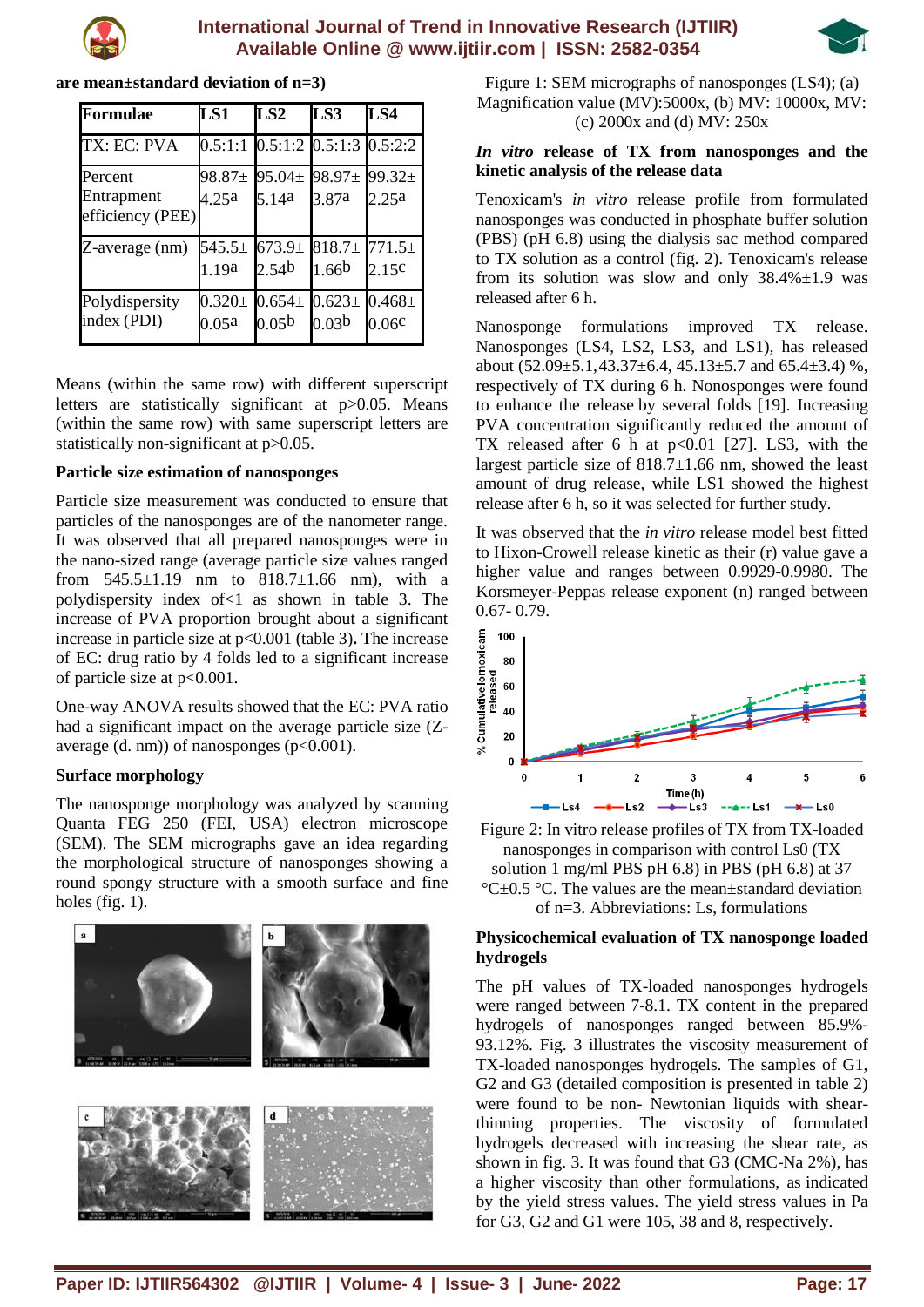





Figure 3: Viscosity measurement; (a) Shear rate effect on the viscosity of various gel formulations and (b) Shear rate effect on the shear stress of various gel formulations



Figure 4: In vitro release profiles of TX from topical hydrogels integrating TX-loaded nanosponges in phosphate buffer solution (pH 6.8) at 37 °C $\pm$ 0.5 °C. The values are the mean $\pm$ standard deviation of n = 3. Abbreviations: G, gel formulations



Figure 5: Comparative percent edema inhibition of Tenoxicam gel with Tenoxicam nanosponge gel. The values are expressed as mean±standard deviation (n=6). Abbreviations: G: Gel formulations, ns: values are not significant statistically compared to the control group where P>0.05, \*\* Values are significantly different compared to control group where P<0.001

#### *In vitro* **release of TX from TX-loaded nanosponges hydrogels**

Fig. 4 shows the *in vitro* release data of TX from various nanogels compared to the control TX gel (G0). It was found that G1 formulation released 39.81%±1.11, 60.41%±2.5 and 78.52%±8.4 after 2, 4 and 6 h, respectively. Furthermore, it was observed that amount of TX releases from G2 and G3 was lower than that released from G1.

Statistically, G1 showed a higher percentage of TX released compared to other gels at p<0.001, after 2 and 4 h. It can be observed that the release of formulations (G1, G2, and G3) exhibited Fickian transport according to Korsmeyer-Peppa's release model, which means that release always associated with diffusion mechanism while G0 exhibited non-Fickian transport.

#### **Skin irritation**

The mean erythemal score of the tested formulation G1 was 0.00 which indicated G1 was non-irritant to the skin as revelead by absence of erythema on the shaved skin.

#### **Anti-inflammatory activity**

Fig. 5 illustrates the anti-inflammatory activity TXloaded nanosponge hydrogel (G1) compared plain TX gel (G0). Tenoxicam-loaded nanosponge hydrogel (G1) produced % edema inhibition (66.63%) after 3 h while G0 produced only (42.11%). Maximum % edema inhibition of G1 was observed after 5h (92.91%). After 6 h, G0 showed % edema inhibition (18.21%) while % edema inhibition of G1 was (60.15%). Percent edema inhibition of G1 was significantly higher at p>0.001 as compared to G0 at 2, 3, 4, 5 and 6 h. Moreover, it can be observed that the anti-inflammatory effects of G0 and G1 are correlated to the in vitro release results. For example, G1 showed TX release of 50.78% and generated 66.63% edema inhibition while G0 released 32.82% of TX and generated only 42.11% edema inhibition at 3

h. Furthermore, G1 produced the maximum edema inhibition at 5 h (92.91%), which in correlation with 69.25% of TXreleased.

## **IV. DISCUSSION**

The main scope of this study was to develop a new topical delivery system of TX using nansopnges as colloidal carriers suitable for such delivery. The colloidal properties of developed nanosponge formulations were investigated. Percentage entrapment efficiency values ensured that an efficient amount of TX was entrapped in the nanosponges. Particle size estimation confirmed that prepared nanosponges were in the nano-sized range with a polydispersity index of<1. The mean particle size of nanosponges was directly influenced by the drug: EC proportion. This may be attributed to the higher drug content and the lower amount of polymer available per nanosponge for encapsulation. Consequently, the thickness of the polymer wall is reduced and nanosponges are smaller [27]. The increase of EC ratio by 4 folds in LS4 led to a significant increase of particle size at  $p<0.001$  and this can be explained by the thick polymer arrangement caused by the polymer proportion increase. The high viscosity prevents the breaking of the emulsion into smaller droplets. Therefore, nanosponges with larger particle size are formed [28, 29]. On the other hand, the low concentration of the EC increases the diffusion of dichloromethane (internal phase) into the aqueous solution (external phase), decreasing time needed to form droplets and thus reducing the particle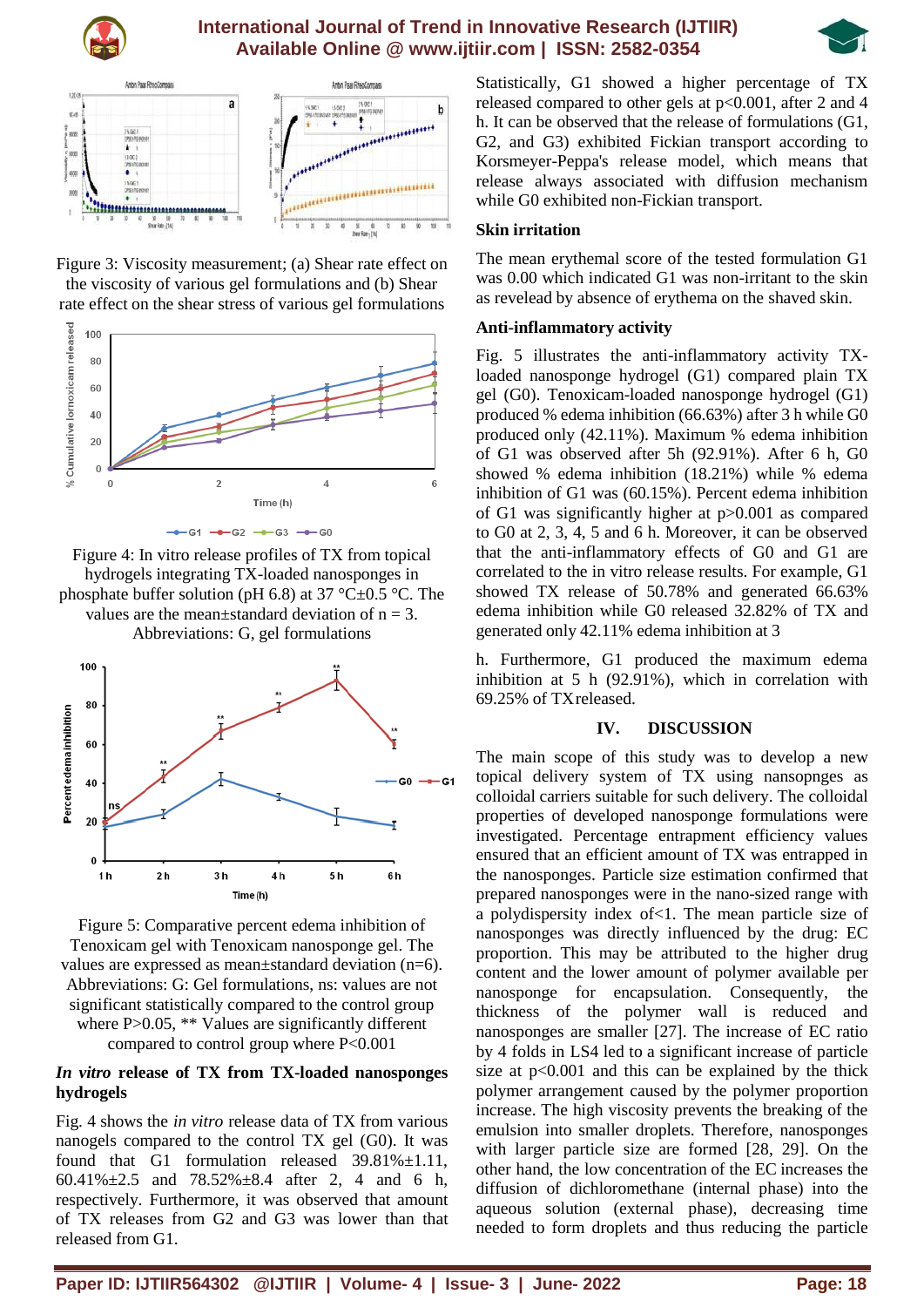



size [13]. Moreover, increased particle size with increasing PVA proportion may be attributed to frothing, which leads to aggregates formation [15]. SEM micrographs revealed that the prepared nanosponges had a uniform round shape with a spongy structure and smooth surface. The fine holes present on nanosponge surface could be related to the diffusion of dichloromethane from the surface of the nanoparticles during the preparation phase [29, 30]. *In vitro* release showed that TX's release from its solution was slow after 6 h and this may be attributed to its low solubility [31]. Nanosponge formulations improved TX release by several folds and this could be attributed to the disruption and diffusion of TX from the external surface of nanosponges at initial stage followed by a slow and sustained release of TX during 6 h [32]. Increasing PVA concentration significantly reduced the amount of TX released [27]. Such decrease could be explained by an increase in the thickness of the nanosponges' matrix as a result of increasing polymer concentration [33]. Increased thickness of nanosponge wall resulted in an extended diffusional way and thus, decreased TX release rates [13]. LS1 showed higher release after 6 h due to having the smallest particle size  $(545.5\pm1.19 \text{ nm})$ , which was likely provided a large surface area for drug release, so it was selected for further study. It was noticed that the dissolution rate of nanosponges is extraordinarily affected by their surface area, porosity and particle size distribution [33]. Additionally, the drug release may be affected by the size of nansopnge holes that carry drug molecules [34]. The *in vitro* release kinetic dataindicated anomalous non-fickian diffusion suggesting that release was controlled by a combination of diffusion and polymer relaxation. These results clarified that the drug release was controlled by the rate of solvent penetration into a non-swellable water-insoluble polymer such as ethylcellulose which controls drug release through the micropores present in their framework structure [35].

The physicochemical evaluation of TX nanosponge loaded hydrogels showed that hydrogels possessed both acceptable drug content and pH for topical application. Sample consistency is a significant parameter for topical formulations as it has to be applied in thin layers to the skin. It is, therefore beneficial to formulate a non-Newtonian flow system due to its low flow resistance when used under elevated shear circumstances [29]. The hydrogel samples were found to be non-Newtonian and shear-thinning liquids. It means that the viscosity decreased by increasing the shear rate. G3 (CMC- Na 2%), showed a higher viscosity than other hydrogels indicating lower spreadability.

Developed nanogels revealed an enhanced release pattern compared to nanosponge formulations. This may be attributed to the penetration enhancement ability of propylene glycol incorporated in the nanogel formulations [36]. Moreover, it was found that G1 formulation released higher TX amount compared to G2 and G3 and this may be attributed to increased viscosity associated with increasing CMC-Na concentration as

confirmed by the viscosity measurements [37]. Furthermore, the release pattern of developed nanogels exhibited Fickian transport according to Korsmeyer-Peppa's release model, which means that release always associated with diffusion mechanism while G0 exhibited non-Fickian transport.

Furthermore, the Draize test revealed that the developed formulation was non-irritant to the skin, indicating its safe application. Anti-inflammatory assessment is based on the formulation's efficacy to inhibit the edema generated in hind paw after Carrageenan treatment. Maximum % edema inhibition of developed nanogel formulation was observed after 5 h which indicate controlled and sustained anti-inflammatory response. After 6 h, plain TX gel (control group) showed low % edema inhibition compared to developed formulation. Developed nanogel produced significant enhancement anti-inflammatory activity compared to the control group for 6 h. Moreover, it can be observed that the antiinflammatory effects of G0 and G1 are correlated to the *in vitro* release results. For example, G1 showed a TX release of 50.78% and generated 66.63% edema inhibition at 3 h. G0 released 32.82% of TX and generated only 42.11% edema inhibition at the same time. Furthermore, G1 produced the maximum edema inhibition at 5 h (92.91%) in correlation with 69.25% of TX released achieving a controlled anti-inflammatory response [38]. The findings support that nanosponges improved skin permeation and consequently enhanced the anti-inflammatory response [39].

#### **CONCLUSION**

Tenoxicam was efficiently encapsulated in EC nanosponge (drug: EC: PVA 0.5:1:1) using the emulsion solvent evaporation technique, followed by its incorporation into CMC-Na hydrogel. Formulated nanosponges possessed appropriate particle size with a sponge-like structure that was preserved within the colloidal gel. Nanosponge-based hydrogels improved and controlled TX release for 6 h compared to control. The developed formulation showed no irritation effect on rat skin. Furthermore, formulated nanosponges demonstrated *in vivo* anti-inflammatory response that reached its maximum in 5 h indicating improved and controlled effect of the topical application for six hours. It could be inferred that EC based nanosponges would be an efficient nanocarrier for the dermal delivery of TX.

# **FUNDING**

Nil

# **AUTHORS CONTRIBUTIONS**

All the author has contributed equally.

#### **CONFLICTS OF INTERESTS**

The authors declare no conflict of interest.

## *References*

[1] Helmy HS, El-Sahar AE, Sayed RH, Shamma RN,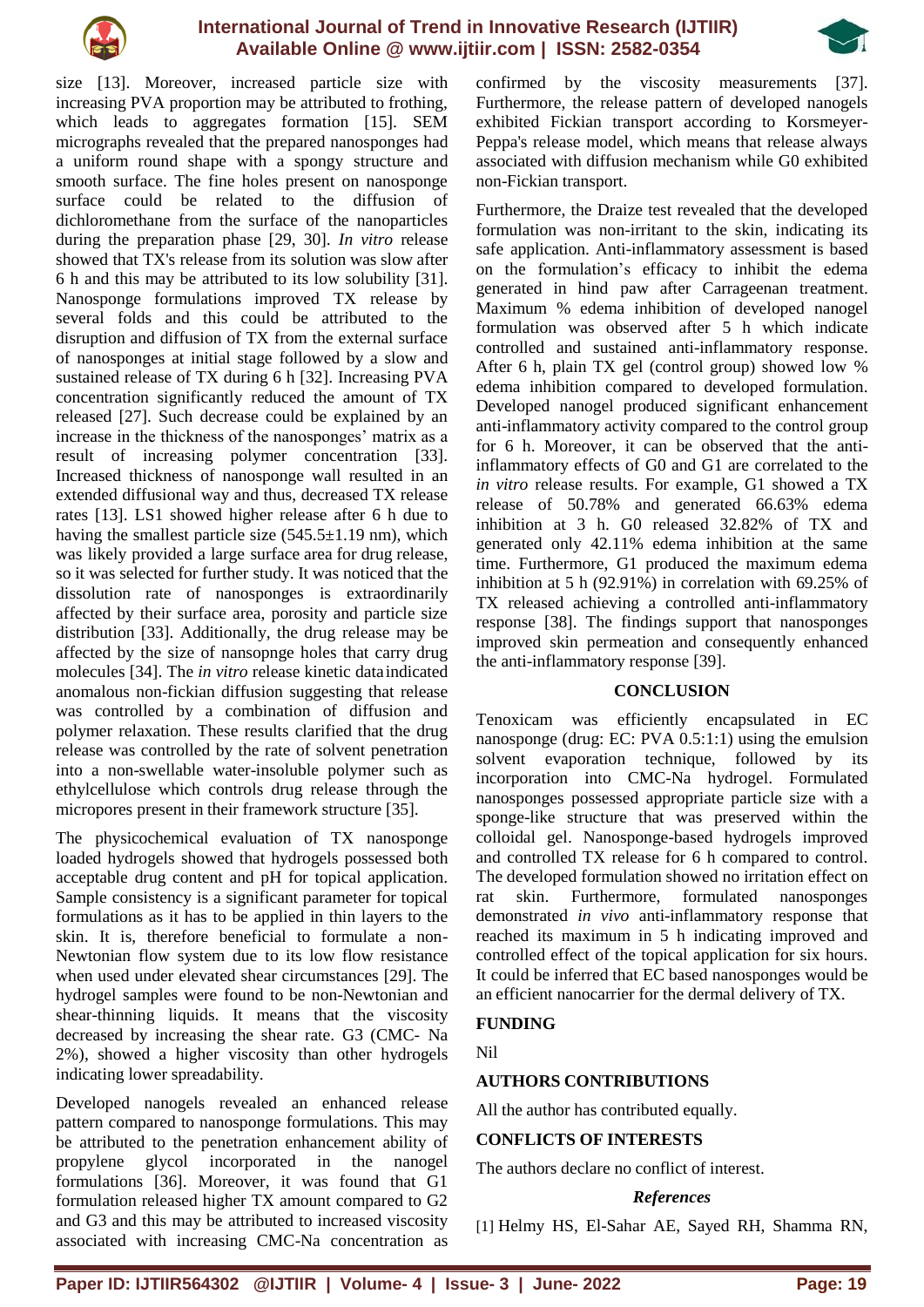

Salama AH, Elbaz EM. Therapeutic effects of Tenoxicam-loaded nanomicellar formula in experimental models of rheumatoid arthritis. Int J Nanomed 2017;12:7015-23.

- [2] Zaid AN, Mousa A, Jaradat N, Bustami R. Tenoxicam immediate-release tablets: formulation and bioequivalence study in healthy mediterranean volunteers using a validated LC-MS/MS method. Clin Pharmacol Drug Dev 2017;6:564-9.
- [3] Gadade D, Kulkarni D, Rathi P, Pekamwar S, Joshi S. Solubility enhancement of Tenoxicam by crystal engineering. Indian J Pharm Sci 2017;79:277-86.
- [4] Nijhawan M, Santhosh A, Babu PR, Subrahmanyam CV. Solid state manipulation of Tenoxicam for cocrystals— physico-chemical characterization. Drug Dev Industrial Pharm 2014;40:1163-72.
- [5] Marzouk M, Ammar A, Darwish M, Ali H. Preformulation, development and *in vitro* study of bilayer tablets of Tenoxicam. Asian J Pharm Health Sci 2017;7:1769-79.
- [6] Dasgupta S, Ghosh SK, Ray S, Kaurav SS, Mazumder B. *In vitro* and *in vivo* studies on Tenoxicam loaded nanoemulsion gels for topical application. Curr Drug Delivery 2014;11:132-8.
- [7] Yadav SK, Mishra MK, Tiwari A, Shukla A. EMULGEL: a new approach for enhanced topical drug delivery. Int J Curr Pharm Res 2016;9:15-9.
- [8] Tejashri G, Amrita B, Darshana J. Cyclodextrin based nanosponges for pharmaceutical use: a review. Acta Pharm (Zagreb, Croatia) 2013;63:335-58.
- [9] Khalifa MKA, Salem HA, Shawky SM, Eassa HA, Elaidy AM. Enhancement of zaleplon oral bioavailability using optimized self-nano emulsifying drug delivery systems and its effect on sleep quality among a sample of psychiatric patients. Drug Delivery 2019;26:1243-53.
- [10] Shringirishi M, Prajapati SK, Mahor A, Alok S, Yadav P, Verma A. Nanosponges: a potential nanocarrier for novel drug delivery-a review. Asian Pac J Trop Dis 2014;4:S519-S26.
- [11] Trotta F, Dianzani C, Caldera F, Mognetti B, Cavalli R. The application of nanosponges to cancer drug delivery. Expert Opin Drug Delivery 2014;11:931-41.
- [12] Nagaraju, B.; Ramu, B.; Saibaba, S.V.; Rajkamal, B. Formulation and evaluation of floating bioadhesive Doxofylline tablets. Int. J. Drug Deliv. 2016, 8, 134–141.
- [13] Selvamuthukumar S, Anandam S, Krishnamoorthy K, Rajappan M. Nanosponges: a novel class of drug delivery system-review. J Pharm Pharm Sci 2012;15:103-11.
- [14] S.V. Saibaba, P. Shanmuga Pandiyan: Development and Validation of a Stability indicating HPLC method for the determination of Lamivudine in Bulk and Pharmaceutical Dosage Form; International Journal of Pharma Sciences and Research, 2016, 7(12):471-476..
- [15] Aldawsari HM, Badr Eldin SM, Labib GS, El-Kamel AH. Design and formulation of a topical hydrogel integrating lemongrass-loaded nanosponges with an enhanced antifungal effect: *in vitro*/*in vivo*  evaluation. Int J Nanomed 2015;10:893.<br>
esh R Pawbake. Satish V :
- [16] Ganesh R Pawbake, Satish V Shirolkar. Microemulgel: a promising approach to improve the therapeutic efficacy of drug. JCR 2020;7:1137-43.
- [17] Haltner Ukomadu E, Sacha M, Richter A, Hussein K. Hydrogel increases diclofenac skin permeation and absorption. Biopharm Drug Dispos 2019;40:217-24.
- [18] B Ramu, N. Ramakrishna, Meruva Sathish, D. Anoosha (2015). Formulation of tellmisartan Hcl Fast Disintegrating Tablets by Sublimation Technique. International Journal of Pharm Tech Research. 8(3), 330-339.
- [19] Pushpalatha R, Selvamuthukumar S, Kilimozhi D. Cyclodextrin nanosponge based hydrogel for the transdermal co-delivery of curcumin and resveratrol: development, optimization, *in vitro*  and ex vivo evaluation. J Drug Delivery Sci Technol 2019;52:55-64.
- [20] Panday P, Shukla N, Sisodiya D, Jain V, Mahajan SC. Design and characterization of microsponge loaded controlled release epicutaneous gel of Tenoxicam. Appl Med Res 2015;1:16-21.
- [21] Bhardwaj U, Burgess DJ. Physicochemical properties of extruded and non-extruded liposomes containing the hydrophobic drug dexamethasone. Int J Pharm 2010;388:181-9.
- [22] Al-Suwayeh SA, Taha EI, Al-Qahtani FM, Ahmed MO, Badran MM. Evaluation of skin permeation and analgesic activity effects of carbopol Tenoxicam topical gels containing penetration enhancer. Sci World J 2014. https://doi.org/10.1155/2014/127495.
- [23] Das B, Nayak AK, Nanda U. Topical gels of lidocaine HCl using cashew gum and carbopol 940: preparation and *in vitro* skin permeation. Int J Biol Macromol 2013;62:514-7.
- [24] Osmani RAM, Kulkarni PK, Shanmuganathan S, Hani U, Srivastava A, Prerana M, *et al.* A 3 2 full factorial design for development and characterization of a nanosponge-based intravaginal in situ gelling system for vulvovaginal candidiasis. RSC Adv 2016;6:18737-50.
- [25] Gao S, Tian B, Han J, Zhang J, Shi Y, Lv Q, *et al.*  Enhanced transdermal delivery of Tenoxicam by nanostructured lipid carrier gels modified with polyarginine peptide for treatment of carrageenan-induced rat paw edema. Int J Nanomed 2019;14:6135.
- [26] Shaikh S, Joshi YM, Kadam V. Comparative study of anti-inflammatory activity of aqueous and methanolic extracts of hibiscus cannabinus leaf (malvaceae). Int J Pharm Pharm Sci 2016;8:64-8.